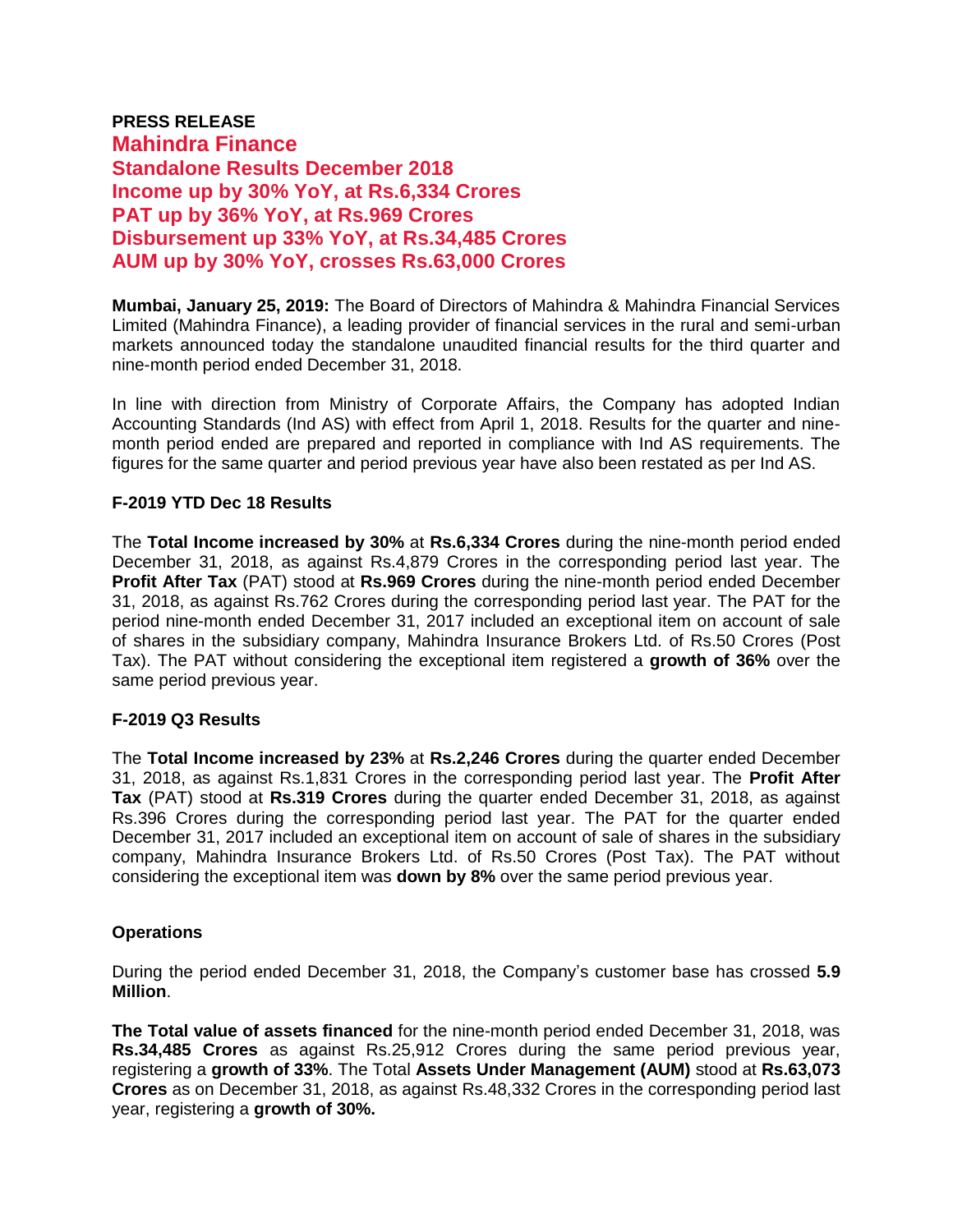**Impairment provisioning** is done as per **Expected Credit Loss (ECL) method** prescribed in **lnd AS, which requires provisioning in three stages**. The company has considered all loan accounts with an ageing of above 90 days under Stage 3 (Impaired assets).

The **Gross Stage 3** levels have gone down to **7.7%** for the quarter ended December 31, 2018, from 12.3% during the corresponding quarter last year. The **Net Stage 3** levels have gone down to **5.8%** for the quarter ended December 31, 2018, from 8.2% during the corresponding quarter last year. The **Stage 3 provisioning coverage ratio** stood at **26.9%.**

The Company's capital and debt position is strong and the ALM position is well balanced. The Company is confident of meeting its obligations towards discharging its liabilities.

#### **SUBSIDIARIES**

#### **Mahindra Insurance Brokers Limited (MIBL)**

**During the quarter ended** December 31, 2018**,** MIBL registered income at Rs.81.8 Crores as against Rs.61.8 Crores, registering a growth of 32% over the same period previous year. The Profit After Tax (PAT) registered was Rs.18.2 Crores as against Rs.8.8 Crores, registering a growth of 106% over the same period previous year.

**During the nine-month period ended** December 31, 2018**,** MIBL registered Income at Rs.223.7 Crores, as against Rs.156.8 Crores, registering a growth of 43% over the same period previous year. The Profit After Tax (PAT) was Rs.44.8 Crores as against Rs.31.0 Crores, registering a growth of 45% over the same period previous year.

# **Mahindra Rural Housing Finance Limited (MRHFL)**

**During the quarter ended** December 31, 2018**,** MRHFL registered income at Rs.393.4 crores as against Rs.273.8 crores, a growth of 44% over the same period previous year. The Profit After Tax (PAT) registered was Rs.77.6 Crores as against Rs.53.2 Crores, registering a growth of 46% over the previous period.

**During the nine-month period ended** December 31, 2018**,** MRHFL registered income at Rs.1,030.2 crores as against Rs.747.0 crores, a growth of 38% over the previous period. The Profit After Tax (PAT) was Rs.168.5 Crores as against Rs.127.6 Crores, registering a growth of 32% over the previous period. MRHFL disbursed Rs.1,776.8 Crores as against Rs.1,759.9 Crores during the previous period, registering a growth of 1% over the previous year same period.

#### **Mahindra Asset Management Company Private Limited (MAMCPL)**

**During the quarter ended** December 31, 2018, MAMCPL earned revenues of Rs.4.4 Crores as compared to Rs.6.4 Crores in the same period previous year. The company incurred a loss of Rs.14.08 Crores compared to a loss of Rs.6.5 Crores during the same period previous year. **During the nine-month period ended** December 31, 2018, MAMCPL earned revenues of Rs.23.5 Crores as compared to Rs.15.5 Crores in the same period previous year. The company incurred a loss of Rs.31.8 Crores compared to a loss of Rs.23.9 Crores during the same period previous year.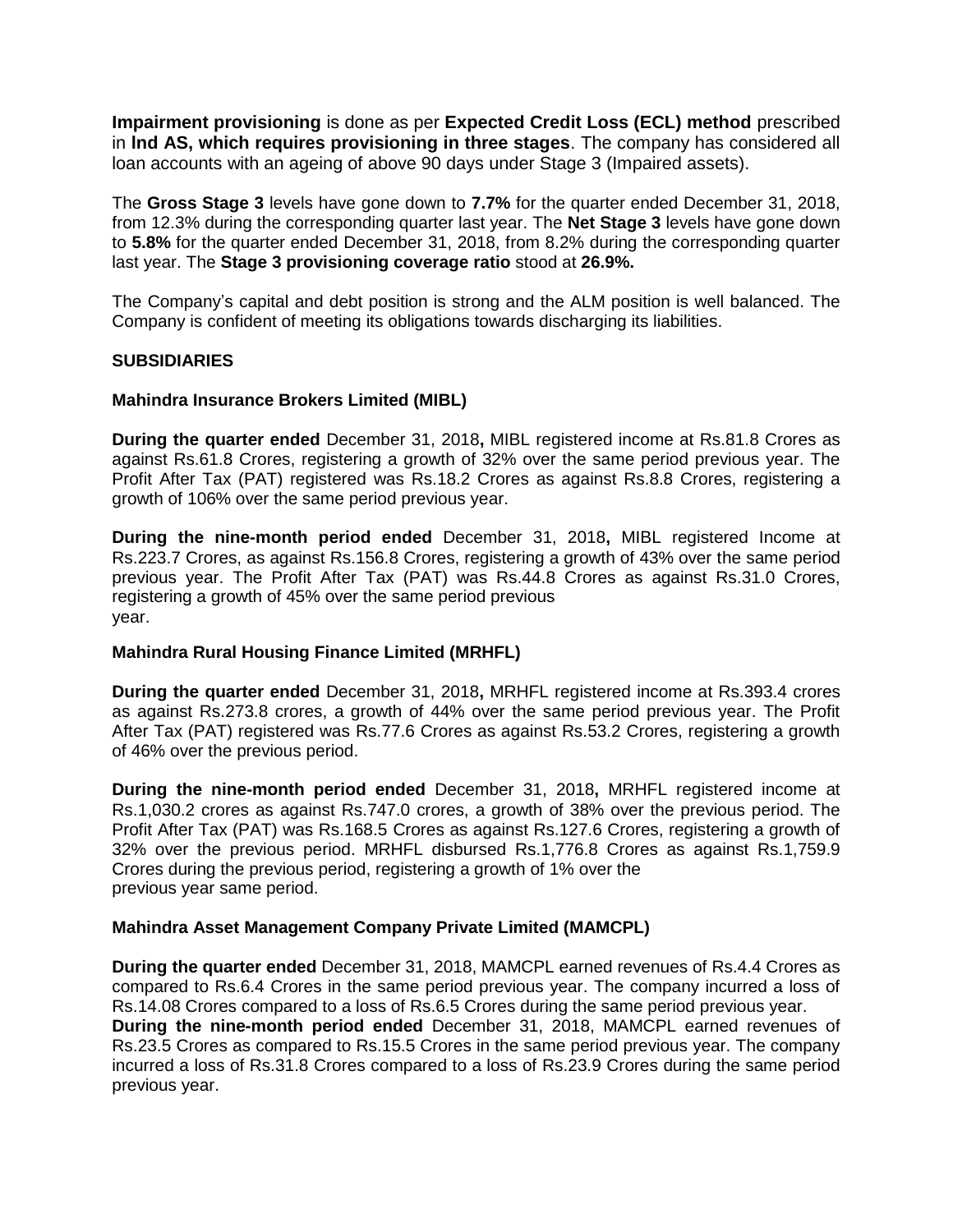The Average Assets under Management (AUM) of MAMCPL for the quarter ended December 31, 2018 was Rs. 3,756 Crores across eight schemes which showed a growth of 34% over the same period previous year. Of these assets, MAMCPL managed Rs.1,310 crores of average equity assets in the quarter ended December 31, 2018 which compared to Rs.735 Crores in the same quarter last year. The number of client accounts as on December 31, 2018, increased to 150,326 of which 43,163 were investing via Systematic Investment Plans.

#### **Mahindra Finance USA, LLC (MFUSA)**

**During the quarter ended** December 31, 2018, MFUSA registered income at USD 16.9 Million as against USD 14.3 Million, registering a growth of 18 % over the same period previous year. The Profit After Tax (PAT) registered was USD 2.5 Million as against USD 1.5 Million, registering a growth of 67% over the same period previous year.

**During the nine-month period ended** December 31, 2018, MFUSA registered income at USD 50.4 Million as against USD 41.4 Million, registering a growth of 22 % over the same period previous year. The Profit After Tax (PAT) registered was USD 10.4 Million as against USD 6.7 Million, registering a growth of 55 % over the same period previous year.

#### **About Mahindra & Mahindra Financial Services Limited**

Mahindra & Mahindra Financial Services Limited (Mahindra Finance), part of the Mahindra Group, is one of India's leading non-banking finance companies. Focused on the rural and semi-urban sector, the Company has over 5.9 Million customers and has an AUM of over USD 9 Billion. The Company is a leading vehicle and tractor financier and also offers fixed deposits and loans to SMEs. The Company has 1,313 MMFSL offices and reaches out to customers spread over 3,50,000 villages and 7,000 towns across the country.

Mahindra Finance is the only Non-Banking Finance Company from India to be listed on the Dow Jones Sustainability Index in the Emerging Market Category. Mahindra Finance has been ranked 14th on the list of India's Best Companies to work for - 2018, by Great Place to Work® Institute. The Company has also been recognized among the Best BFSI Brands 2018 by The Economic Times.The Company's Insurance Broking subsidiary, Mahindra Insurance Brokers Limited (MIBL), is a licensed Composite Broker providing Direct and Reinsurance broking services.

Mahindra Rural Housing Finance Limited (MRHFL) a subsidiary of Mahindra Finance provides loans for purchase,renovation, construction of houses to individuals in the rural and semi-urban areas of the country.

Mahindra Asset Management Company Private Limited (MAMCPL), a wholly-owned subsidiary of Mahindra Finance, acts as the Investment Manager of Mahindra Mutual Fund. The Company has a JV in US, Mahindra Finance USA LLC, in partnership with De Lage Landen, a subsidiary of Rabo Bank, for financing Mahindra tractors in US.

# **About Mahindra**

The Mahindra Group is a USD 20.7 billion federation of companies that enables people to rise through innovative mobility solutions, driving rural prosperity, enhancing urban living, nurturing new businesses and fostering communities. It has a leadership position in utility vehicles, information technology, financial services and vacation ownership in India and is the world's largest tractor company, by volume. It also enjoys a strong presence in agribusiness, components, commercial vehicles, speedboats, consulting services, energy, industrial